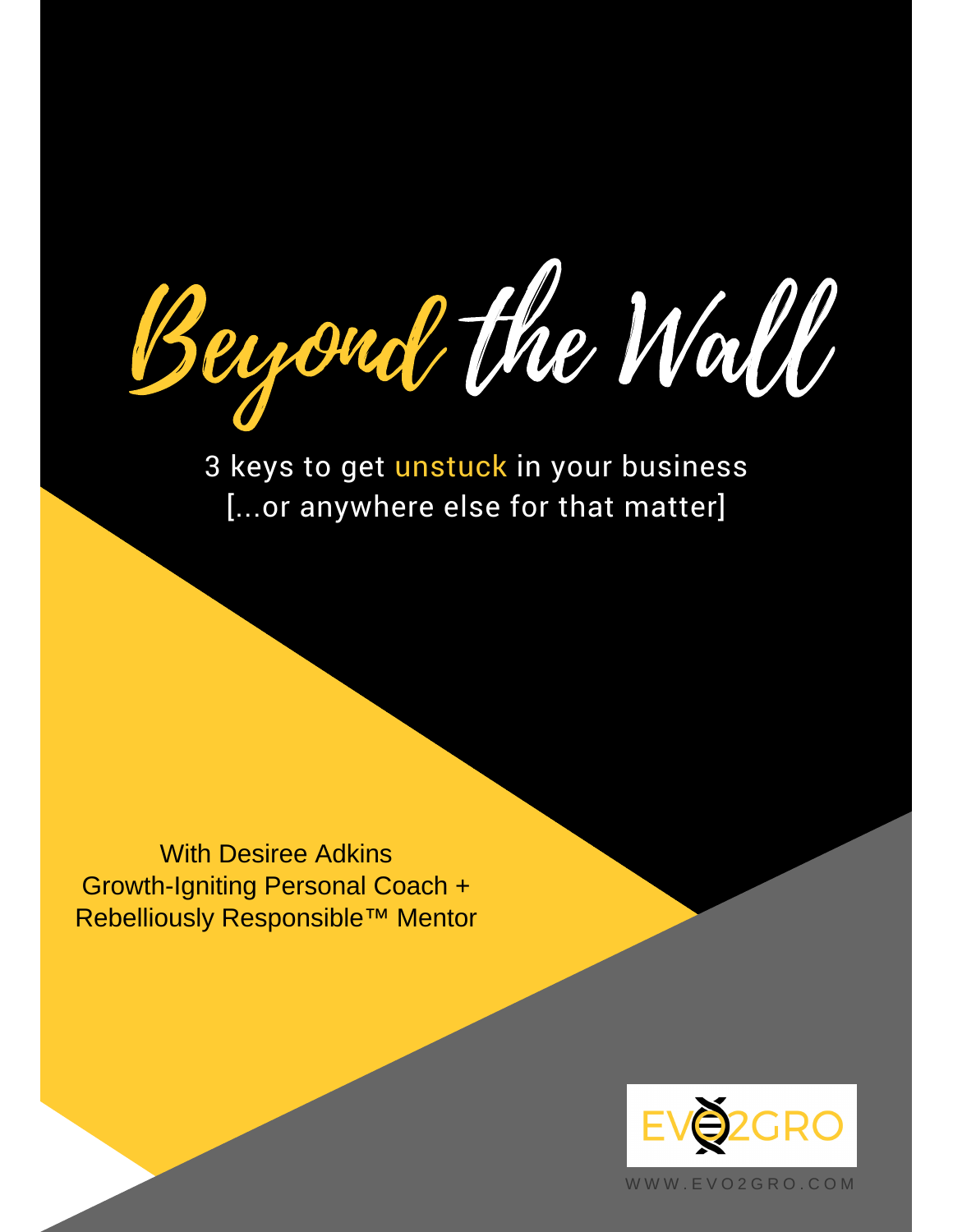#### **T H E 3 K E Y S**

#### **#1 - THE PAUSE**

*Before The Pause*: You hit the wall and decide a few things. (e.g. the launch was a failure, my social media marketing sucks, starting this business was a bad idea)

*After The Pause:* You stop long enough to step back, check yourself (remember your "why") and take in what's really going on.

#### **#2 - THE PERSPECTIVE**

*Before The Perspective:* You blame your team and criticize yourself, because no one figured out the "right" way to do it.

*After The Perspective:* You understand the truth of what happened. (e.g. you got fewer sales than you'd hoped for, your message and audience aren't aligned, there's a gap in your business education)

#### **#3 - THE PIVOT**

*Before The Pivot:* You keep trying the same thing expecting different results.

*After The Pivot:* You make moves that are aligned with your why and in the direction of what serves your business goals.

#### **B E Y O N D T H E W A L L**

## EV<sub>2</sub>2GRO

REBELLIOUSLY RESPONSIBLE™ | EVOLUTION FAMILY CONSULTING LLC | WWW.EVO2GRO.COM